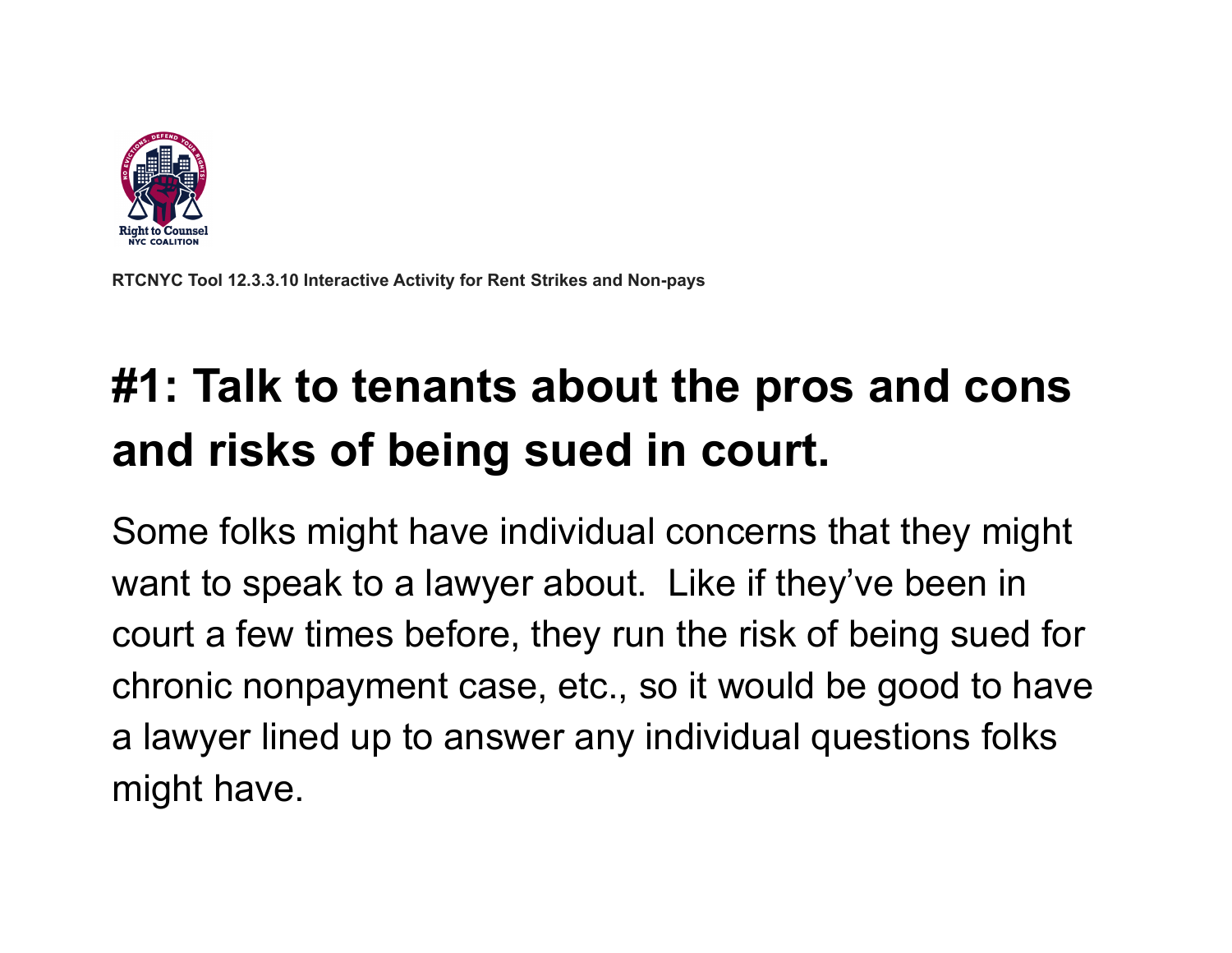#### **#2: Talk to RTC Lawyers**

Once you have a sense of how many tenants are involved and how many potential cases it would be, talk to one of the RTC providers in your borough about capacity to represent them all and secure a contact who will help set up intakes and appointments. (Susanna can help you with this if you'd like.)

- Keep in mind, if there are undocumented folks, you can't only go with LSNYC
- Depending on how many cases it is, you might need to work with more than one organization.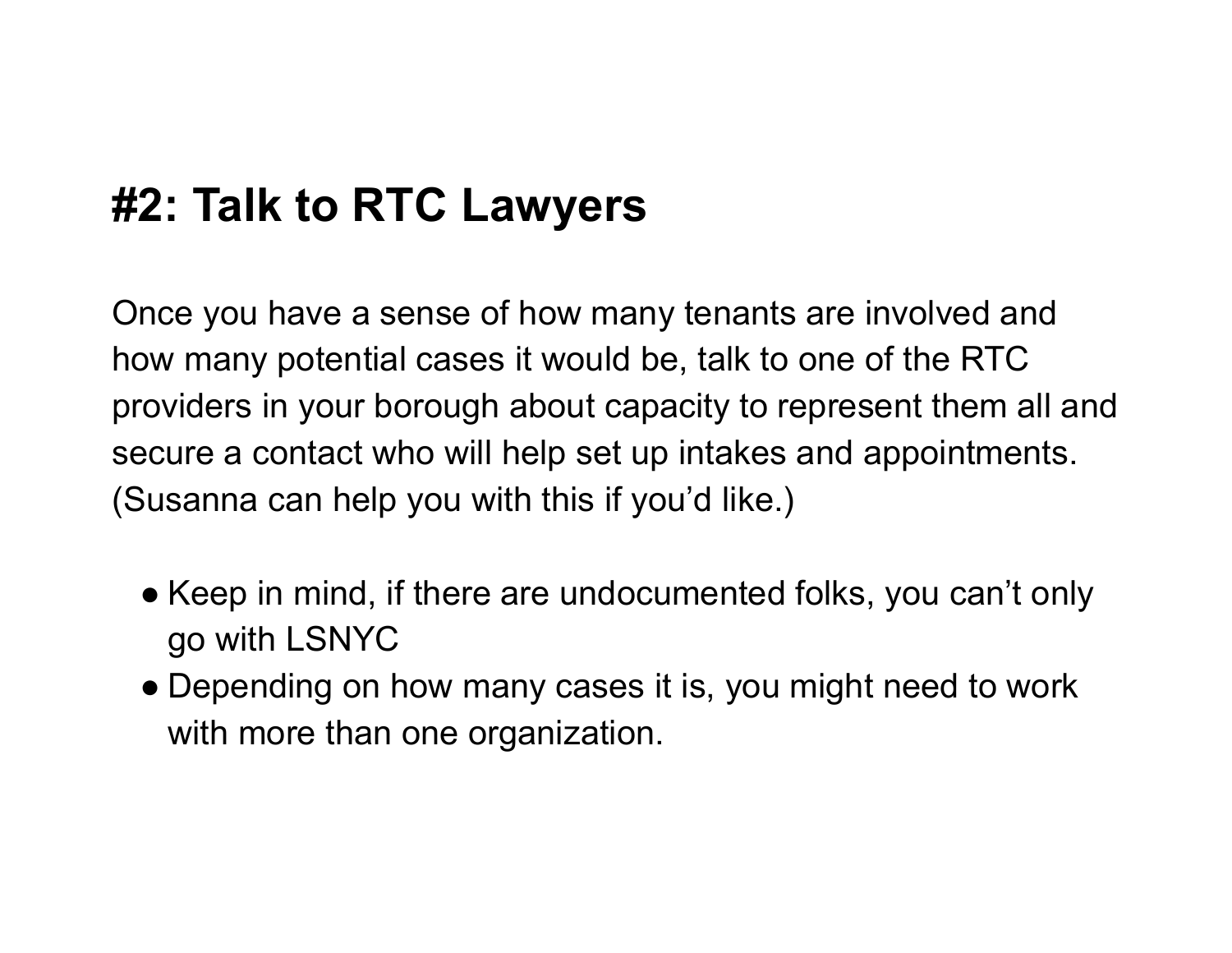## **#3: Create an Eviction Defense and Rapid Response Team!!!!**

Create an agreement with tenants, that as soon as they get court papers, they should call you (organizer or tenant leader)!!! Create a flyer that reminds them about this. You might also want to create an eviction defense support system, led and coordinated by tenants. You can then connect tenants to an attorney at the organization that agreed to represent them, so they can help tenants answer before they ever go to court. Because you don't know when landlords file individual cases, you'll have to do this one by one.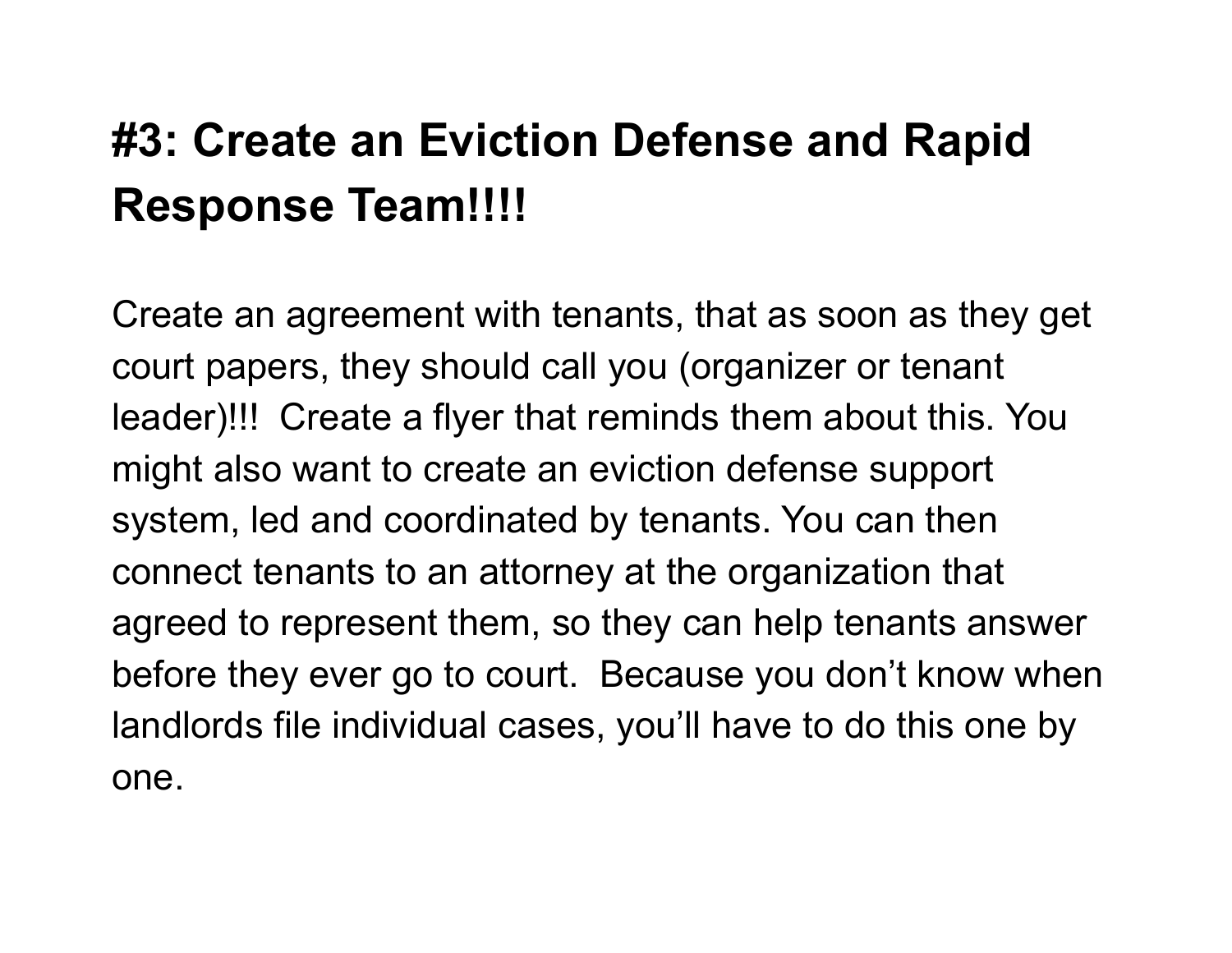## **#4: Make Court Cases Political and Collective Action!**

Once multiple cases are filed, the attorney can work to get them adjourned to the same day so that all of the cases are on the same day and represented by the same provider. That way tenants can go to court together, you can mobilize around court dates, etc.